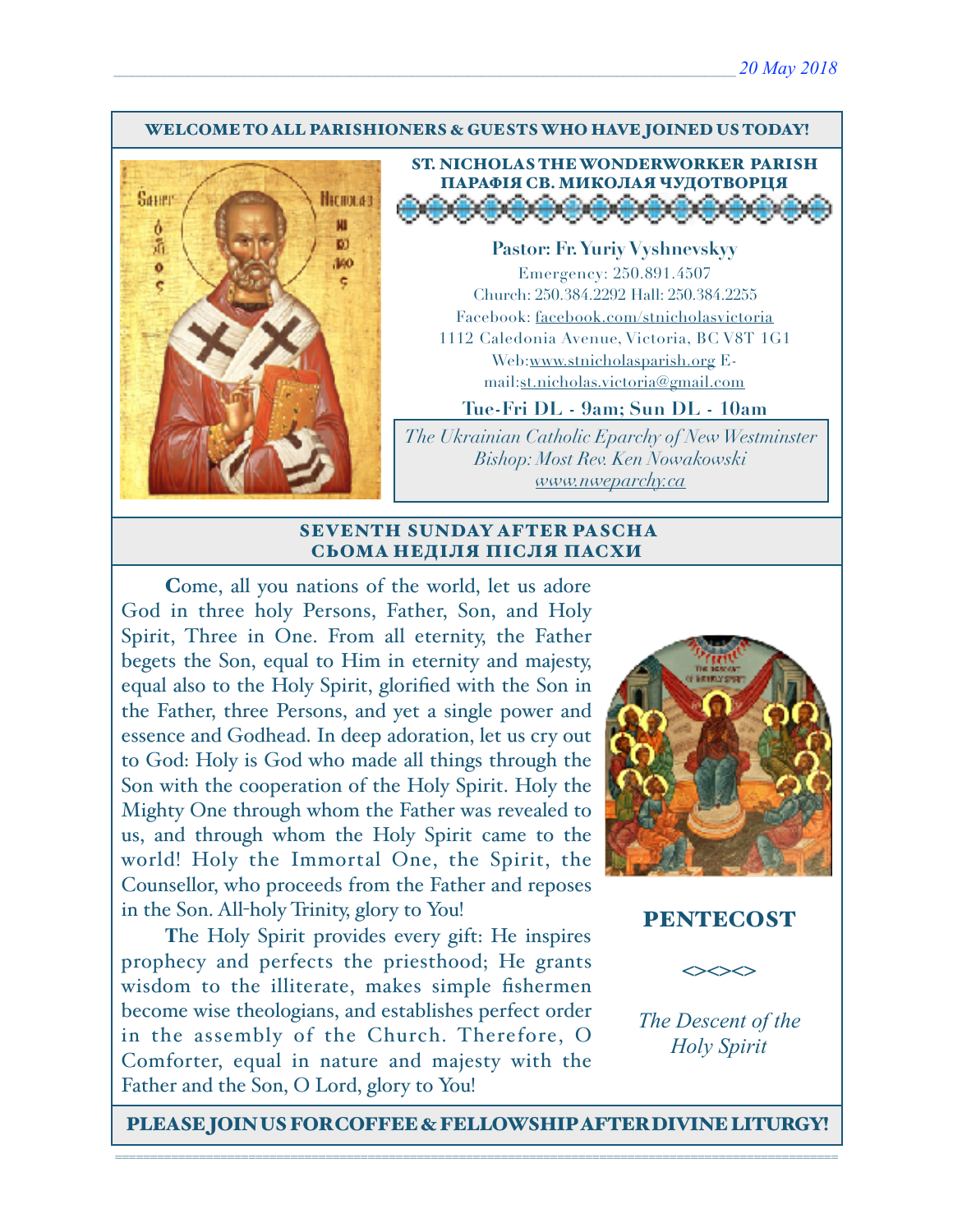| <b>SUNDAY HYMNS</b>                                                                                        |                 |                                                                           |                                                             |                       |            |
|------------------------------------------------------------------------------------------------------------|-----------------|---------------------------------------------------------------------------|-------------------------------------------------------------|-----------------------|------------|
| <b>OPENING HYMN</b>                                                                                        |                 | Царю Небесний, Боже Могучий / О King of Heaven pg. 240-241                |                                                             |                       |            |
| <b>COMMUNION HYMN</b>                                                                                      |                 | Витай Між Нами / With Solemn Greeting Welcome the Lord pg.244-245         |                                                             |                       |            |
| <b>CLOSING HYMN</b>                                                                                        |                 | Наче Повний Голос Дзвону / Having Shared Your Loving Kindness pg, 270-271 |                                                             |                       |            |
| Please join us today in singing our Sunday hymns!                                                          |                 |                                                                           |                                                             |                       |            |
| <b>SUNDAY &amp; DAILY SCHEDULE</b>                                                                         |                 |                                                                           |                                                             |                       |            |
| SUNDAY, May 20                                                                                             |                 | Divine Liturgy - for the Parishioners of St Nicholas Parish               |                                                             |                       | 10:00 AM   |
| MONDAY, May 21                                                                                             |                 |                                                                           | <b>NO SERVICESS</b>                                         |                       |            |
| TUESDAY, May 22                                                                                            |                 |                                                                           | Divine Liturgy of St. John Chrysostom                       |                       | 9:00 AM    |
| <b>WEDNESDAY, May 23</b>                                                                                   |                 |                                                                           | Divine Liturgy of St. John Chrysostom                       |                       | 9:00 AM    |
| THURSDAY, May 24                                                                                           |                 |                                                                           | Divine Liturgy / Moleben to the Mother of God               |                       | 9:00AM/5PM |
| FRIDAY, May 25                                                                                             |                 | Divine Liturgy of St. John Chrysostom                                     |                                                             |                       | 9:00 AM    |
| <b>SATURDAY, May 26</b>                                                                                    |                 | <b>NO SERVICESS</b>                                                       |                                                             |                       |            |
| SUNDAY, May 27                                                                                             |                 |                                                                           | Divine Liturgy - for the Parishioners of St Nicholas Parish |                       | 10:00 AM   |
| Please Note: to request a Divine Liturgy for a special intention, please see Fr. Yuriy to arrange for it!  |                 |                                                                           |                                                             |                       |            |
| <b>SUNDAY EPISTLE READERS</b>                                                                              |                 |                                                                           |                                                             |                       |            |
| <b>DATE</b>                                                                                                | <b>READING</b>  | <b>UKRAINIAN</b>                                                          |                                                             | <b>ENGLISH</b>        |            |
| SUNDAY, May 20                                                                                             | Act. 2: 1-11    |                                                                           | Andrij Pelekhatyi                                           | <b>Caroline Smudy</b> |            |
| SUNDAY, May 27                                                                                             | Heb. 11:33-12:2 | Rita Vanderven<br>Motria Koropecky                                        |                                                             |                       |            |
| SUNDAY, June 3                                                                                             | Rm. 2: 10-16    | Yuliya Pelekhata<br>Darryl Huculak                                        |                                                             |                       |            |
| SUNDAY, June 10                                                                                            | Rm. 5: 1-10     | Dmytro Maksymiv<br>Graciela Spaciuk-Schwarz                               |                                                             |                       |            |
| Thank you, Epistle readers, for your service in proclaiming God's Word!                                    |                 |                                                                           |                                                             |                       |            |
| <b>2018 PARISH COUNCIL EXECUTIVE</b>                                                                       |                 |                                                                           | <b>PASTORAL MINISTRY &amp; HOLY MYSTERIES</b>               |                       |            |
|                                                                                                            |                 |                                                                           |                                                             |                       |            |
| SECRETARYRichard DeMerchant - 250.893.3484                                                                 |                 |                                                                           |                                                             |                       |            |
|                                                                                                            |                 |                                                                           | BAPTISMSby appointment<br>MARRIAGESsix months notice should |                       |            |
| FINANCIAL SECRETARYDavid Newberry - 250.598.8197                                                           |                 |                                                                           | be given to the parish priest, and he should be             |                       |            |
| FUNDRAISING/HALL RENTALRobert Herchak - 250.386.7872                                                       |                 |                                                                           | contacted before any other arrangements are made            |                       |            |
| MAINTENANCEMurray Chapman - 250.658.4769                                                                   |                 |                                                                           | FUNERALSby appointment                                      |                       |            |
| LITURGICAL COMMITTEEMotria Koropecky - 250.658.3051                                                        |                 |                                                                           |                                                             |                       |            |
| MEMBER AT LARGECindy Lazaruk - 778.677.9072                                                                |                 |                                                                           |                                                             |                       |            |
| <b>Bequests &amp; Wills:</b> Leaving a bequeath is a process of giving a donation through your will. It is |                 |                                                                           |                                                             |                       |            |

simply a distribution from your estate to a charitable organization through your last will and testament. It can be as small or as large a donation as you wish. It is important that you talk to your lawyer about the process. In your kindness please remember St Nicholas the Wonderworker Ukrainian Catholic Church in your bequeath and will. If anyone wishes to make such a bequeath in their will, the following clause may be included or added to a will: "I give, devise, and bequeath to St Nicholas the Wonderworker Ukrainian Catholic Parish - 1112 Caledonia Avenue, Victoria BC, V8T 1G1, the sum of \$ \_\_\_\_\_ (or \_\_\_\_% of my estate), to be used for the benefit of the parish and it's pastoral activities."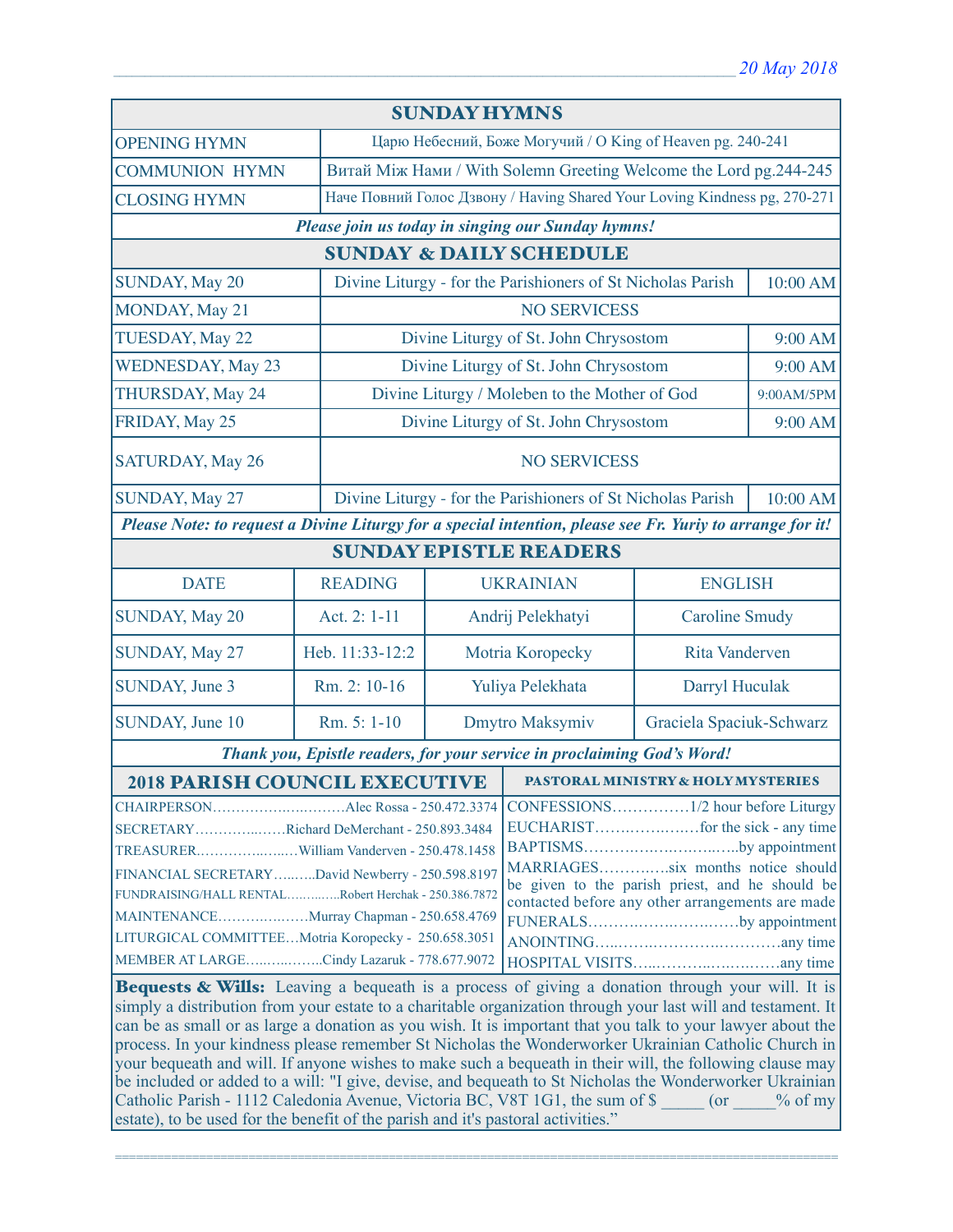## **Vibrant Parish Prayer**

**O** God, Creator of Heaven and Earth! Because of your indescribable love for us, you sent your Only-Begotten Son, Our Lord and Saviour, Jesus Christ - The Way, The Truth, and The Life and our Salvation. In His name, we turn to You. Strengthen our hearts and minds in Christian love and in unity of purpose as we strive to build a Vibrant Parish. Give us the grace to model our lives according to the Word of God. Instill in us the desire to pray and to celebrate the Holy Mysteries as one Christian Family in our Parish Community. Inspire us to follow Your great command to be a servant to the less fortunate among us! Grant this, O Lord, through the mercies and love for mankind of Your Only-Begotten Son with whom You are blessed, together with Your All-Holy, Good and Life-Giving Spirit, now and forever and ever. Amen!



## **St. Nicholas Parish**

**A Place To Encounter The Living Christ** Through the word, the Holy Mysteries & Prayer, Serving One's Neighbor, Leadership Fostering & Serving Unity and Missionary Spirit (His Beatitude Sviatoslav)



### **Молитва Живої Парафії**

**Г**осподи Ісусе Христе, Пастирю Добрий, як колись Ти пригорнув заблуканих овечок, щоб вони пізнали Твій голос і були Твоїм стадом, так і сьогодні глянь ласкаво з небесних висот на нашу парафію та зішли на неї Твого Святого Духа, щоб вона була місцем пізнання радості Доброї Новини. Скріплюй нас Твоєю присутністю та єднай нас кожночасно в молитві. Даруй нам духа служіння ближньому, щоб у нашій парафії кожний міг зустріти Тебе, милостивого Бога. Благослови наш духовний провід Твоєю мудрістю і дай, щоб ніхто з нас не шкодував ні часу, ні талантів, ні матеріальних дібр для розбудови Твого царства. Єднай нас у мирі та злагоді, щоб ми були Твоєю спільнотою любові. Всели в нас місійного духа, щоб ми стали тим світилом євангельського слова, молитви і добрих діл, що кличе кожного до участі в Божественному житті, щоб славилося, Спасе, Твоє Ім'я з безначальним Твоїм Отцем та пресвятим, благим і животворящим Твоїм Духом нині, і повсякчас, і на віки віків. Амінь.

# DIVINE LITURGY PROPERS

*The Divine Liturgy - An Anthology for Worship: Liturgy - pg. 270-318; propers - pg. 563 The Liturgy prescribed for today is that of St. John Chrysostom.* 

## *After the initial Amen, all kneel and sing:*

Heavenly King, Advocate, Spirit of Truth,\* who are everywhere present and fill all things,\* Treasury of Blessings, Bestower of Life,\* come, and dwell within us;\* cleanse us of all that defiles us,\* and O Good One, save our souls.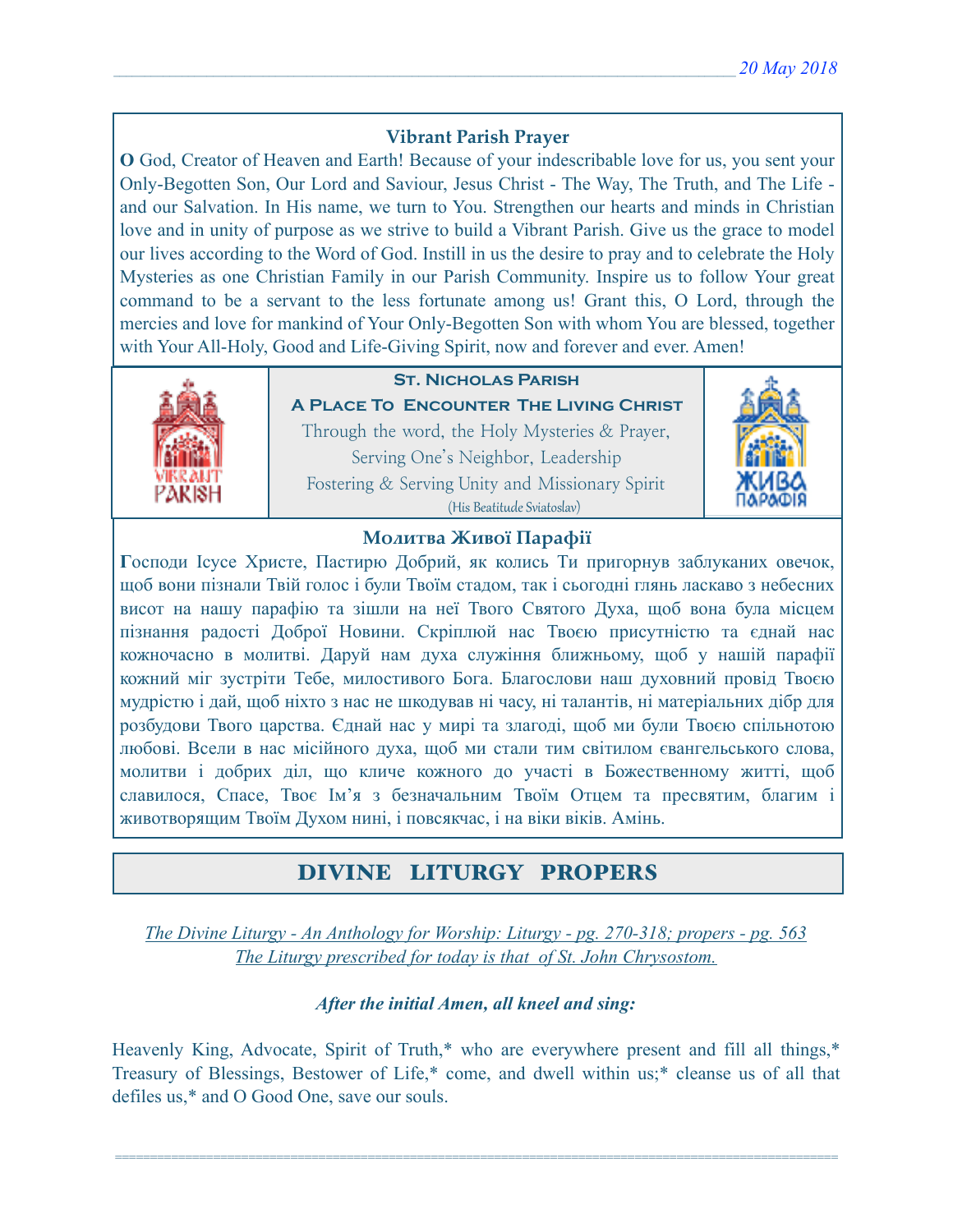### **First Antiphon**

*Verse:* The heavens tell the glory of God, and the firmament declares the work of His hand. **Refrain:** Through the prayers of the Mother of God, O Saviour, save us.

*Verse:* Day to day pours forth the message and night proclaims this knowledge to night. **Refrain:** Through the prayers of the Mother of God O Saviour, save us.

*Verse:* Their utterance has gone forth into all the earth, and their words unto the ends of the world.

**Refrain:** Through the prayers of the Mother of God O Saviour, save us.

**Glory: Now: Only-begotten Son ...** 

#### **Third Antiphon**

*Verse:* O Lord, by Your power the king shall rejoice and greatly exult in Your salvation. **Troparion, Tone 8:** Blessed are You, O Christ our God, who revealed the fishermen as most wise by sending them the Holy Spirit; through them You caught the entire world. Loving Master, glory to You.

*Verse:* You gave him his heart's desire and did not deny the request on his lips. **Troparion, Tone 8:** Blessed are You, O Christ our God...

*Verse:* For You have gone before him with gracious blessings, you have placed upon his head a crown of precious stones.

**Troparion, Tone 8:** Blessed are You, O Christ our God...

*Entrance Verse:* Be exalted, O Lord, in Your strength; we will sing and make music to Your might.

**Troparion, Tone 8:** Blessed are You, O Christ our God...

**Glory: Now: Kontakion, Tone 8:** When the Most High came down and confused the tongues,\* He parted the nations.\* When He divided the tongues of fire,\* He called all to unity;\* thus with one voice\* we glorify the all-Holy Spirit.

*Instead of* **"Holy God..."** *we sing:* All you, who have been baptized into Christ, you have put on Christ! Alleluia!

**Prokimenon, Tone 8:** Their utterance has gone forth into all the earth,<sup>\*</sup> and their words unto the ends of the world. *Verse:* The heavens tell the glory of God, and the firmament declares the work of His hand.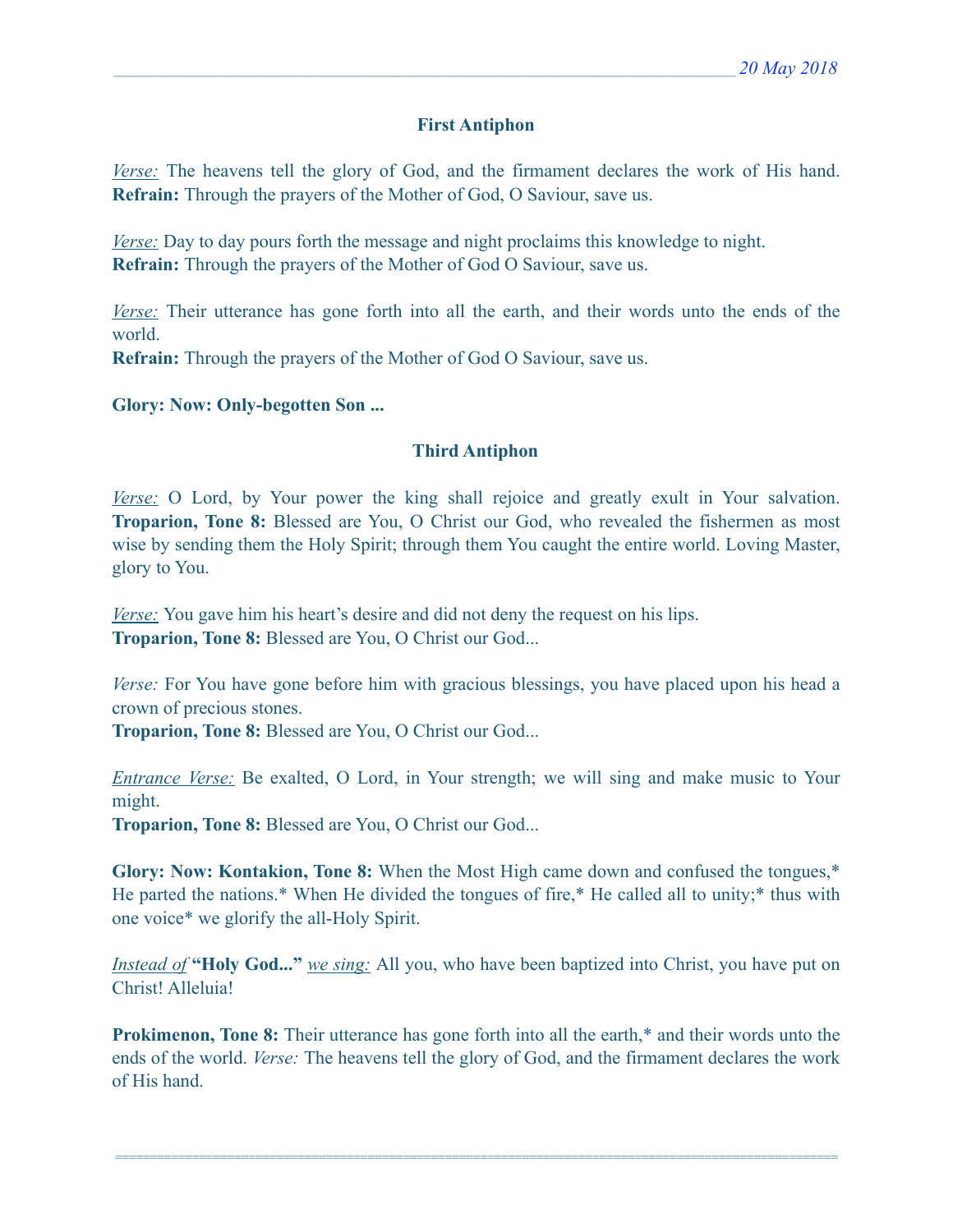**Epistle - Acts 2:1-11 - A reading from the Acts of the Apostles:** At that time, when the day of Pentecost had come, they were all together in one place. And suddenly from heaven there came a sound like the rush of a violent wind, and it filled the entire house where they were sitting. Divided tongues, as of fire, appeared among them, and a tongue rested on each of them. All of them were filled with the Holy Spirit and began to speak in other languages, as the Spirit gave them ability. Now there were devout Jews from every nation under heaven living in Jerusalem. And at this sound the crowd gathered and was bewildered, because each one heard them speaking in the native language of each. Amazed and astonished, they asked, 'Are not all these who are speaking Galileans? And how is it that we hear, each of us, in our own native language? Parthians, Medes, Elamites, and residents of Mesopotamia, Judea and Cappadocia, Pontus and Asia, Phrygia and Pamphylia, Egypt and the parts of Libya belonging to Cyrene, and visitors from Rome, both Jews and proselytes, Cretans and Arabs—in our own languages we hear them speaking about God's deeds of power.'

**Alleluia, Tone 1:** *Verse:* By the Lord's words the heavens were established, and by the Breath of His mouth all their host. *Verse:* The Lord has looked down from heaven and beheld the whole human race.

**Gospel: John 7:37-52; 8:12 -** On the last and greatest day of the feast, Jesus stood up and exclaimed, "Let anyone who thirsts come to me and drink. Whoever believes in me, as scripture says: 'Rivers of living water will flow from within him.'" He said this in reference to the Spirit that those who came to believe in him were to receive. There was, of course, no Spirit yet, because Jesus had not yet been glorified. Some in the crowd who heard these words said, "This is truly the Prophet." Others said, "This is the Messiah." But others said, "The Messiah will not come from Galilee, will he? Does not scripture say that the Messiah will be of David's family and come from Bethlehem, the village where David lived?" So a division occurred in the crowd because of him. Some of them even wanted to arrest him, but no one laid hands on him. So the guards went to the chief priests and Pharisees, who asked them, "Why did you not bring him?" The guards answered, "Never before has anyone spoken like this one." So the Pharisees answered them, "Have you also been deceived? Have any of the authorities or the Pharisees believed in him? But this crowd, which does not know the law, is accursed." Nicodemus, one of their members who had come to him earlier, said to them, "Does our law condemn a person before it first hears him and finds out what he is doing?" They answered and said to him, "You are not from Galilee also, are you? Look and see that no prophet arises from Galilee." Jesus spoke to them again, saying, "I am the light of the world. Whoever follows me will not walk in darkness, but will have the light of life."

*Instead of* **"It is truly..."** *we sing:* O my soul, magnify the one Divinity in three Persons.

**Irmos, Tone 4:** Rejoice, O Queen, boast of virgins and mothers, for every tongue, though capable and eloquent, cannot hymn you as is your due, and every mind is confounded in seeking to comprehend the way in which you gave birth. Wherefore with one accord we glorify you.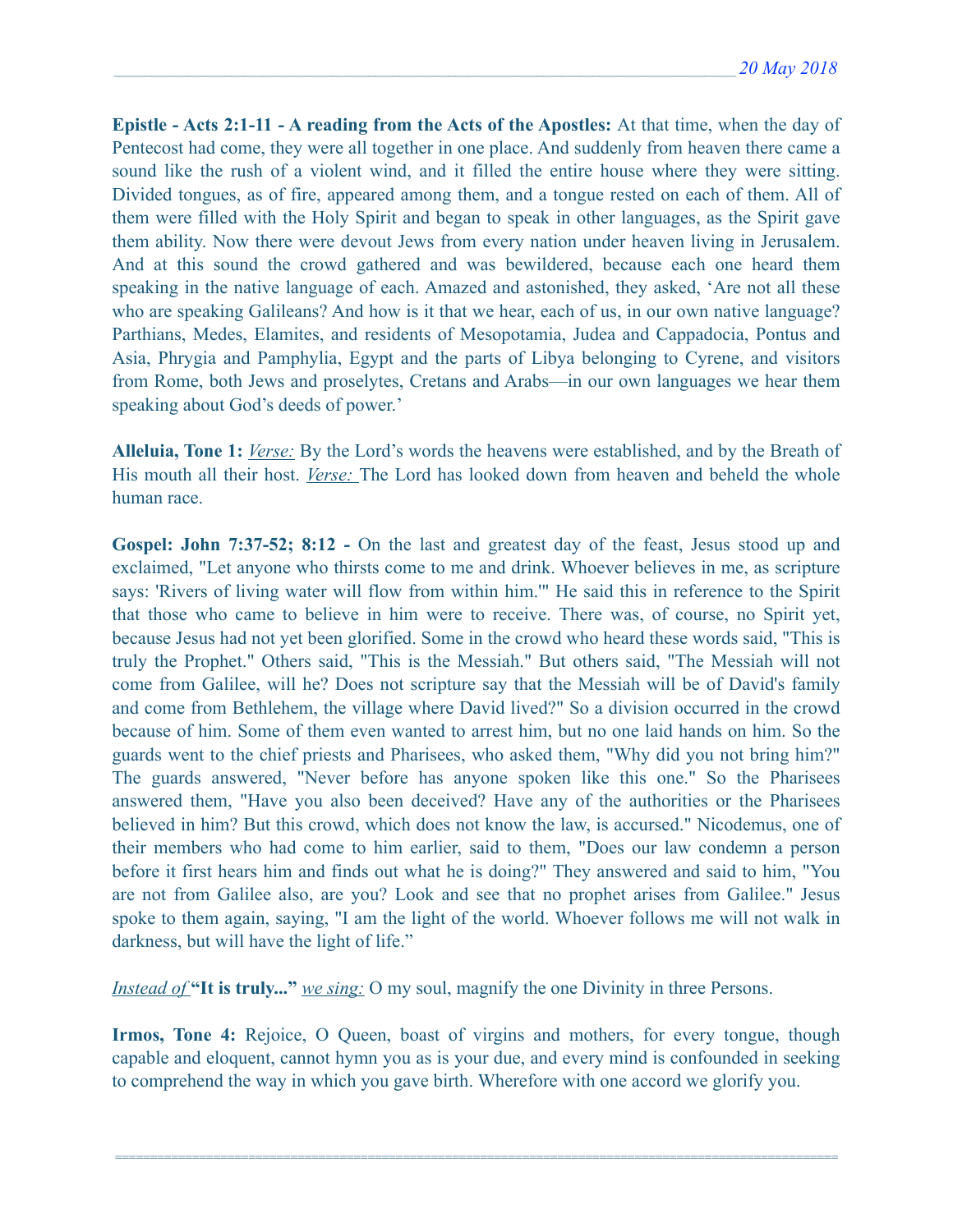**Communion Verse:** Your good Spirit will lead me to the land of righteousness. Alleluia, alleluia,\* alleluia!

# $\left| \diamond \right| \diamond \left| \diamond \right|$

### *Після початкового Амінь усі клякають і співають:*

Царю небесний, утішителю, Душе істини, що всюди єси і все наповняєш, скарбе дібр і життя подателю, прийди і вселися в нас, і очисти нас від усякої скверни, і спаси, Благий, душі наші.

## **Перший Антифон**

*Стих:* Небеса повідають славу божу, творіння ж рук його сповіщає твердь. **Приспів:** Молитвами Богородиці, Спасе, спаси нас.

*Стих:* День дневі передає слово і ніч ночі об'являє розуміння. **Приспів:** Молитвами Богородиці, Спасе, спаси нас.

*Стих:* На всю землю вийшло вістування їх і до кінців вселенної глаголи їх. **Приспів:** Молитвами Богородиці, Спасе, спаси нас.

## **Слава: І нині: Єдинородний Сину…**

## **Третій Антифон**

*Стих:* Господи, силою твоєю возвеселиться цар і спасінням твоїм возрадується вельми. **Тропар, глас 8:** Благословен єси, Христе Боже наш, що премудрими рибаків явив, зіславши їм Духа Святого, і ними уловив вселенну. Чоловіколюбче, слава тобі.

*Стих:* Бажання серця його дав ти йому і хотіння уст його ти не відмовив йому. **Тропар, глас 8:** Благословен єси, Христе Боже наш...

*Стих:* Бо попередив ти його благословенням благостінним, поклав ти на голові його вінець із каменя цінного. **Тропар, глас 8:** Благословен єси, Христе Боже наш...

*Вхідне:* Вознесися, Господи, силою твоєю, оспівуватимемо і співатимемо сили твої. **Тропар, глас 8:** Благословен єси, Христе Боже наш...

**Слава: І нині: Кондак, глас 8:** Коли ти, зійшовши, язики змішав,\* розділив ти народи, Всевишній.\* Коли ж вогненні язики ти роздавав,\* у з'єднання всіх ти призвав.\* І одноголосне славимо\* Пресвятого Духа.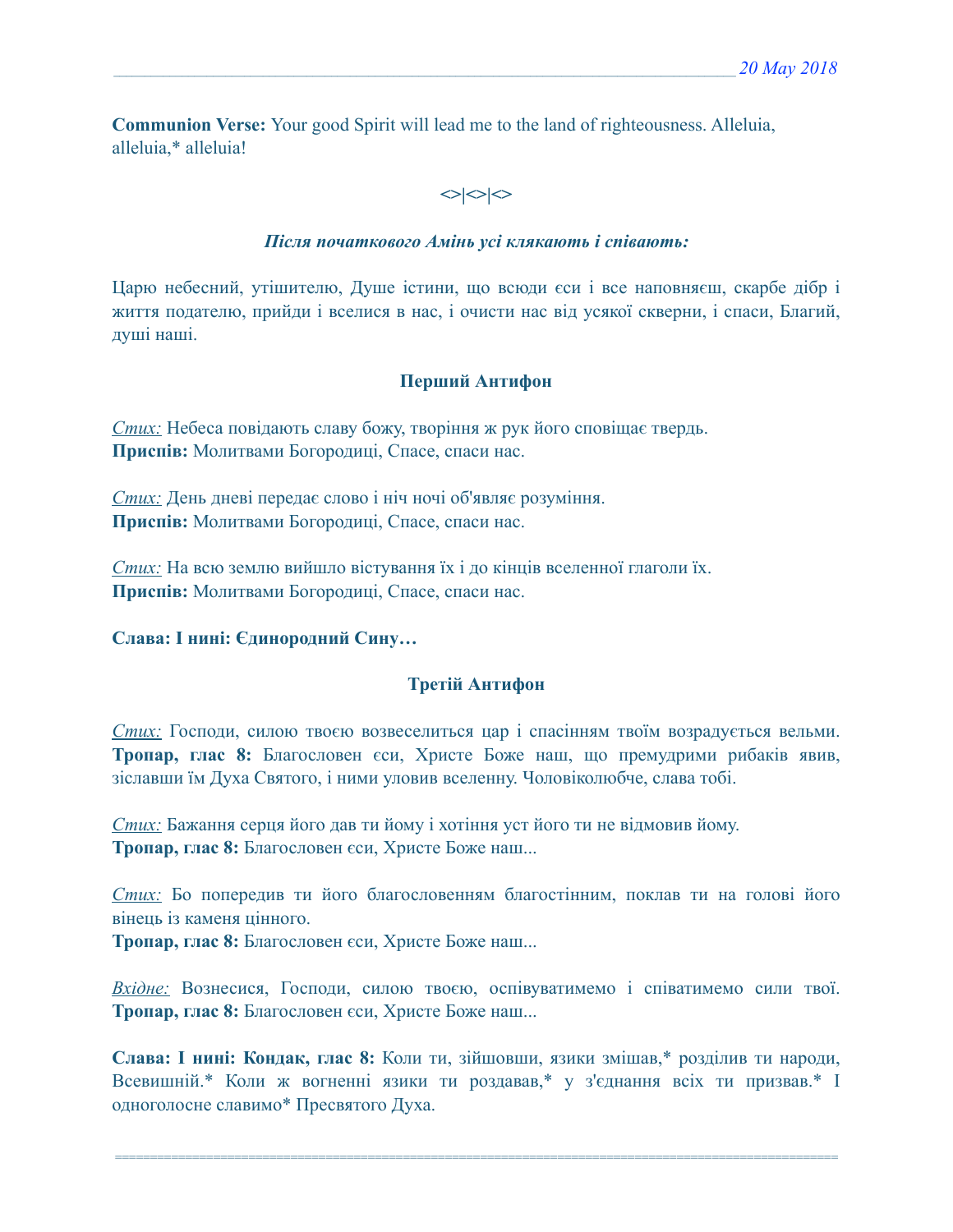*Замість* **"Святий Боже"** *співаємо:* Ви, що в Христа хрестилися, у Христа зодягнулися. Алилуя!

**Прокімен, глас 8:** На всю землю вийшло вістування їх\* і до кінців вселенної глаголи їх. *Стих:* Небеса повідають славу божу, творіння ж рук його сповіщає твердь.

**Апостол - Дія 2:1-11 - З книги Діянь Святих Апостолів читання:** Тими днями, як настав день П'ятидесятниці, всі вони були вкупі на тім самім місці. Аж ось роздався зненацька з неба шум, неначе подув буйного вітру, і сповнив увесь дім, де вони сиділи. І з'явились їм поділені язики, мов вогонь, і осів на кожному з них. Усі вони сповнились Святим Духом і почали говорити іншими мовами, як Дух давав їм промовляти. А перебували в Єрусалимі між юдеями побожні люди з усіх народів, що під небом. І як зчинився той шум, зійшлась велика юрба і хвилювалася, бо кожний чув, як вони говорили його мовою. Здивовані й остовпілі, вони один до одного казали: «Хіба не галилеяни всі оці, що розмовляють? Як же воно, що кожний з нас чує нашу рідну мову: партяни, мідяни, еламії, і мешканці Месопотамії, Юдеї і Каппадокії, Понту й Азії, Фригії і Памфілії, Єгипту й околиць Лівії, що біля Кирени, римляни, що тут перебувають, юдеї і прозеліти, крітяни й араби – ми чуємо їх, як вони нашими мовами проголошують величні діла Божі?»

**Алилуя, глас 1:** *Стих:* Словом Господнім небеса утвердилися і духом уст його вся сила їх. *Стих:* 3 неба споглянув Господь, видів усіх синів людських.

**Євангеліє: Івана 7:37-52, 8:12 -** Останнього ж великого дня свята стояв Ісус і закликав на ввесь голос: «Коли спраглий хтось, нехай прийде до мене і п'є! Хто вірує в мене, як Писання каже, то ріки води живої з нутра його потечуть!» Так він про Духа казав, що його мали прийняти ті, які увірували в нього. Не прийшов був ще Дух Святий, бо Ісус не був ще прославлений. Численні ж з народу, вчувши ті слова, казали: «Він дійсно пророк.» Інші ж: «Він – Христос.» Ще інші: «Чи з Галилеї Христос прийде? Хіба в Писанні не сказано, ще з роду Давидового Христос прийде, з села Вифлеєму, звідки був Давид?» І роздор виник ізза нього серед народу. Бажали і схопити його деякі, та ніхто не наклав рук на нього. Повернулись, отже, слуги до первосвящеників та фарисеїв, а ті питають їх: «Чому не привели його?» Слуги ж відказують: «Ніколи чоловік не говорив так, як цей чоловік говорить.» Фарисеї ж: «Чи й не ви дали себе звести? Невже хтось із старшини або фарисеїв увірував у нього? Та проклятий той народ, що закону не знає!» Але озвавсь до них Никодим, що приходив до нього вночі, а був же один з них: «Чи дозволяє наш закон засуджувати чоловіка, не вислухавши його спершу та й не довідавшися, що він робить?» Ті ж йому: «Чи і ти з Галилеї? Розвідайся, то й побачиш: з Галилеї пророк не приходить.» І ще промовляв до них Ісус, і так їм казав: «Я – світло світу. Хто йде за мною, не блукатиме у темряві, а матиме світло життя.»

*Замість* **"Достойно"** *ми співаємо:* Величай, душе моя, в трьох особах суще єдине божество.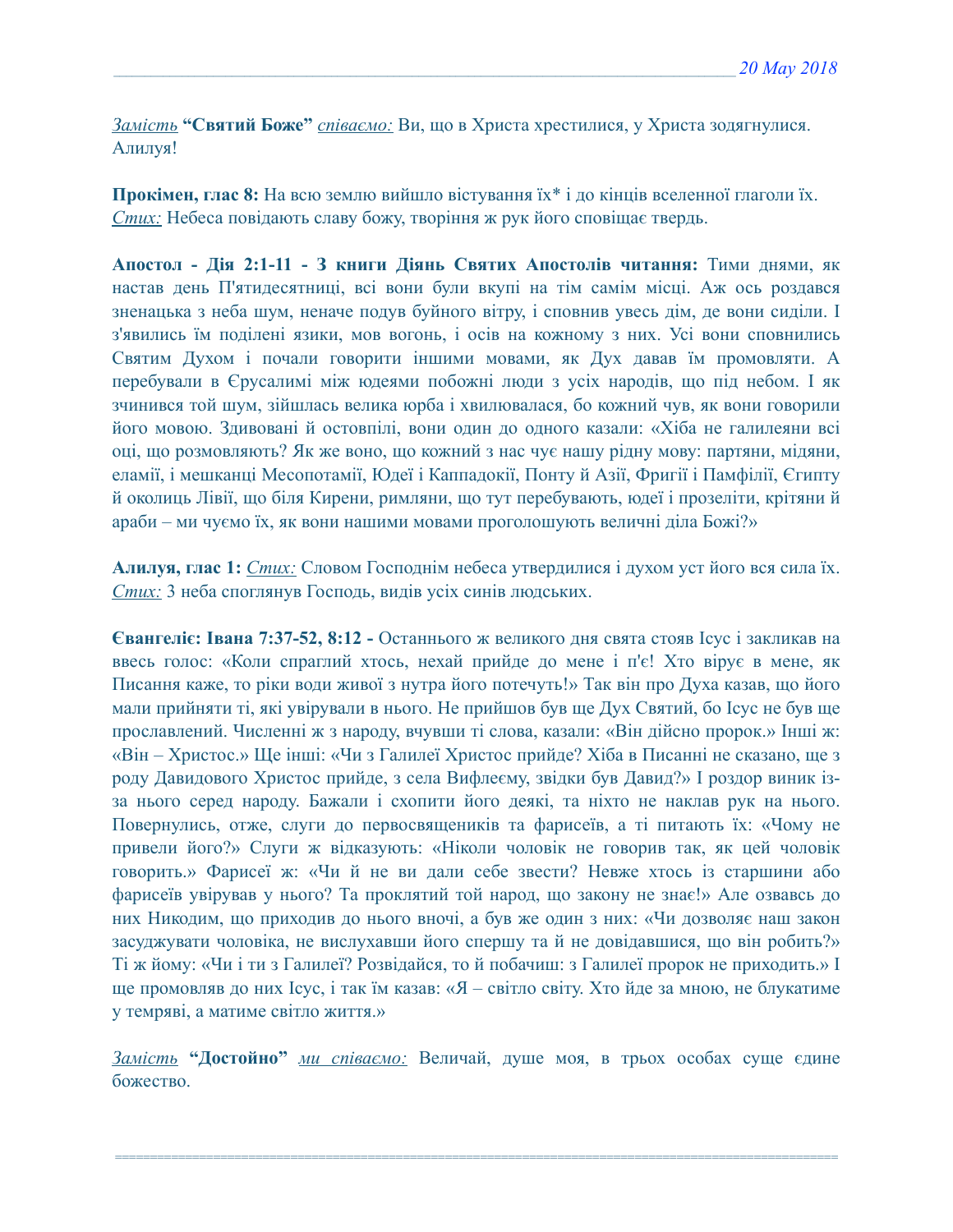**Ірмос, глас 4:** Радуйся, царице, матеродівственна славо, всякі бо легкомовні благоговірливі уста промовити не можуть, щоб тебе оспівувати достойно, і безсильний ум усякий, щоб твоє рождество розуміти. Тому тебе одноголосне славимо.

**Причасний:** Дух Твій благий наставить мене на землю праву. Алилуя, aлилуя, aлилуя!

# ANNOUNCEMENTS

- ✦**HAPPY BIRTHDAY** to BISHOP KEN, CHRISTINA VYSHNEVSKA and all those who celebrated their birthdays this past week. May the Lord Our God continue to bless you abundantly and the Holy Mother of God protects you at all times. Многая Літа!
- ✦**UKRAINIAN CULTURAL CENTRE AGM:** at 2pm in the Library upstairs. Please bring your UCC membership card. Members must be a member of UCC for 1 year before being on the Board of Directors. Paid members for 2018 can vote.
- ✦**BLESSING OF THE GRAVES:** next Sunday, May 20 right after coffee & fellowship we will be going to the Royal Oak Cemetery (4673 Falaise Dr) where Fr. Yuriy will be blessing the graves.
- ✦**VYSHYVANKA DAY PICNIC** Monday, May 21st, 2 pm at Beckwith park (857 Beckwith Ave). Wear your vyshyvanka (embroidery) and bring a plate of finger food to share!
- ✦**HELP NEEDED:** on Saturday, May 26 between 9-11am we need 4-5 people to help with weeding, lawn care, shrubs trimming and other yard works around the church. Please contact Robert to coordinate.
- ✦**SUNDAY PRESENTATION AND MORE:** Please join us for a presentation on **Sunday, May 27** - *"Byzantine Liturgy (Divine Liturgy of Eastern Catholic Church)*. The presentation will take place after Liturgy and during our fellowship time. The following **Sunday, June 3** we begin our morning service with what is called *The Liturgy of Oblation or Proskomedia* and is celebrated by the priest prior to the Divine Liturgy during which the bread and wine are prepared for the Eucharist. The Proskomedia on that Sunday will be celebrated on the tetrapod.
- ✦**KNEELING DURING EASTER SEASON**  a reminder that traditionally from Easter Sunday until Pentecost we do not kneel during the Divine Liturgy. As a sign of our redemption and final resurrection, we offer our prayers to God while standing.
- ✦**PRAYER REQUEST:** Please keep in your prayers GORD HRYHORYSHEN, CORNELL BABIE and other members of our parish, our family and friends who are ailing, in hospitals, nursing homes and those who are not able to join actively in their community.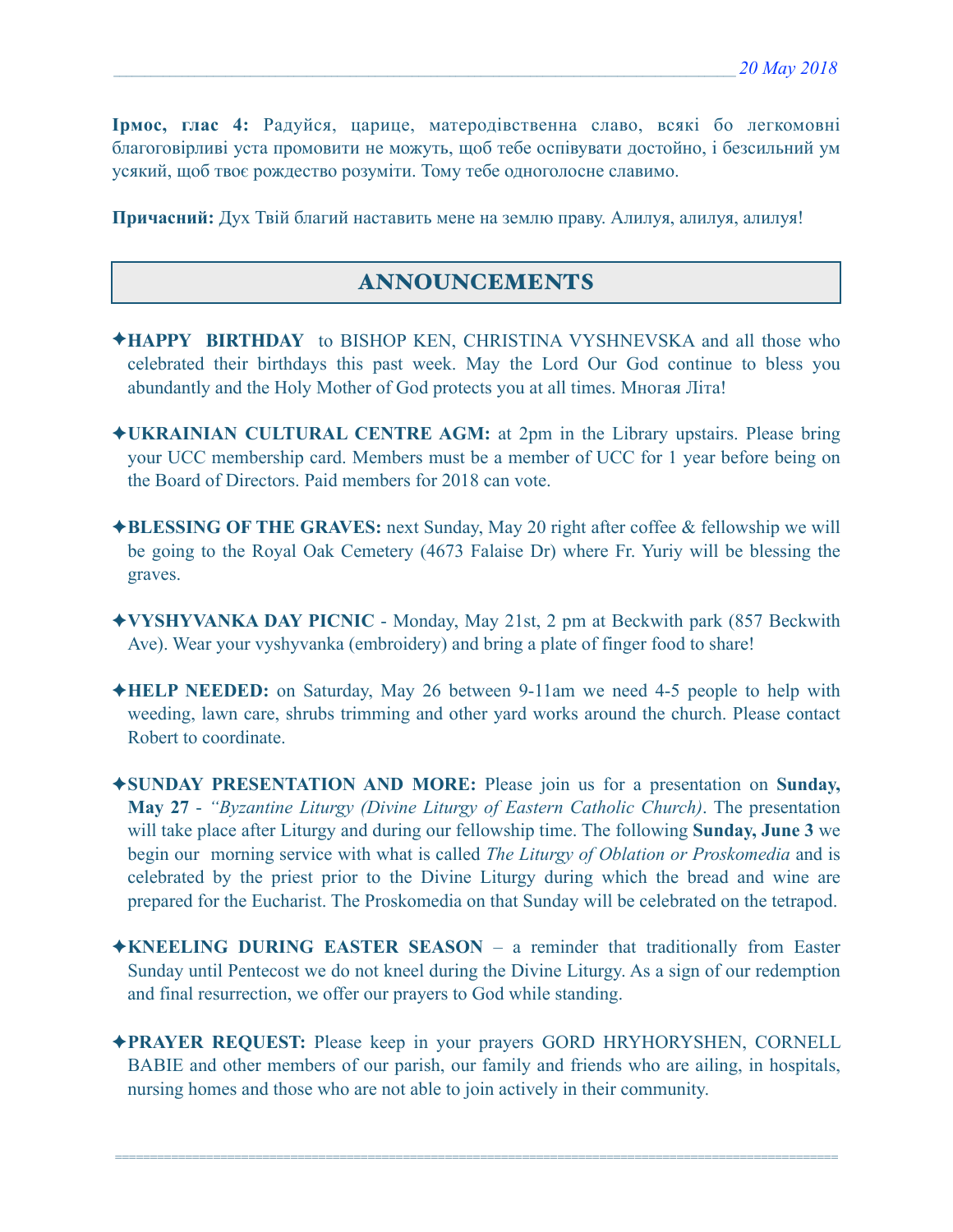- ✦**AUTOMATED EXTERNAL DEFIBRILLATOR (AED)** We are seeking donations, or sponsors, who would be willing to help St. Nicholas Parish purchase an **Automated external defibrillator (AED).** Did you know that sudden cardiac arrest is a major public health problem and effects an estimated 500 000 people every year? Sudden cardiac arrest is a condition in which the heart suddenly and unexpectedly stops beating. Using an automated external defibrillator or AED on a person who is having sudden cardiac arrest may save the person's life. AEDs are designed to be simple to use in any location. AED is a small, lightweight, and portable electronic device that delivers an electric shock through the chest wall of a person whose heart has stopped beating. We would like to have our own AED on site so that we can be prepared if we someone should need to be treated for sudden cardiac arrest. Our goal is to raise \$1500.00 to purchase 1 AED for the parish. Please share and contribute what you can. Help us achieve our goal for providing this important life saving tool for our parishioners and guests.
- ✦**ST. NICHOLAS BOOK STORE:** The Divine Liturgy An Anthology of Worship **\$25**; "Christ Our Pascha" Catechism of the Ukrainian Catholic Church/"Христос Наша Пасха" Катехизм Української Католицької Церкви - **\$25**; "Sing to Our God" hymn book - **\$15**; Молитовник "Прийдіте Поклонімся" - **\$10**.
- ✦**TRAVELING ICON:** Anyone interested in gracing their home with Christ The Teacher Icon can call Darlene DeMerchant at 250.727.3837.
- ✦**PARISH CALENDAR OF BIRTHDAYS & ANNIVERSARIES:** If you would like to be included in our Parish Calendar of Birthday and Anniversary celebrations, please put date in our calendar located at the church vestibule. Each week, we will list the names in our parish bulletin so we can celebrate these happy occasions together!
- ✦**JOIN OUR CHOIR:** Do you enjoy singing? Please consider joining our St Nicholas Parish Choir and remember that we ALWAYS looking for new members! Contact Motria Koropecky for details at 250.658.3051.
- ✦**CATECHISM ANNOUNCEMENT:** "*And they were bringing to Him also the infants, in order that He may be touching them; but after the disciples saw it, they rebuked them. But Jesus called them to Himself and said, Let alone the little children to come to Me, and cease hindering them; for of such is the kingdom of God*." We are happy to welcome all children to our St. Nicholas The Wonderworker catechism program. Weekly classes are scheduled Sunday morning during Divine Liturgy. We want your children to learn more about their Catholic faith, sacred scripture, feast days, and religious practices and customs of the Ukrainian Catholic church. If you have any questions, please do not hesitate to contact Marian Chalifoux at 250.507.1005.
- ✦**THRIFTY'S PRE-PAID FOOD CARDS** We all have to buy groceries. Why not have 6% of it returned back to the church at no extra charge! Cards are available in \$100, \$200, and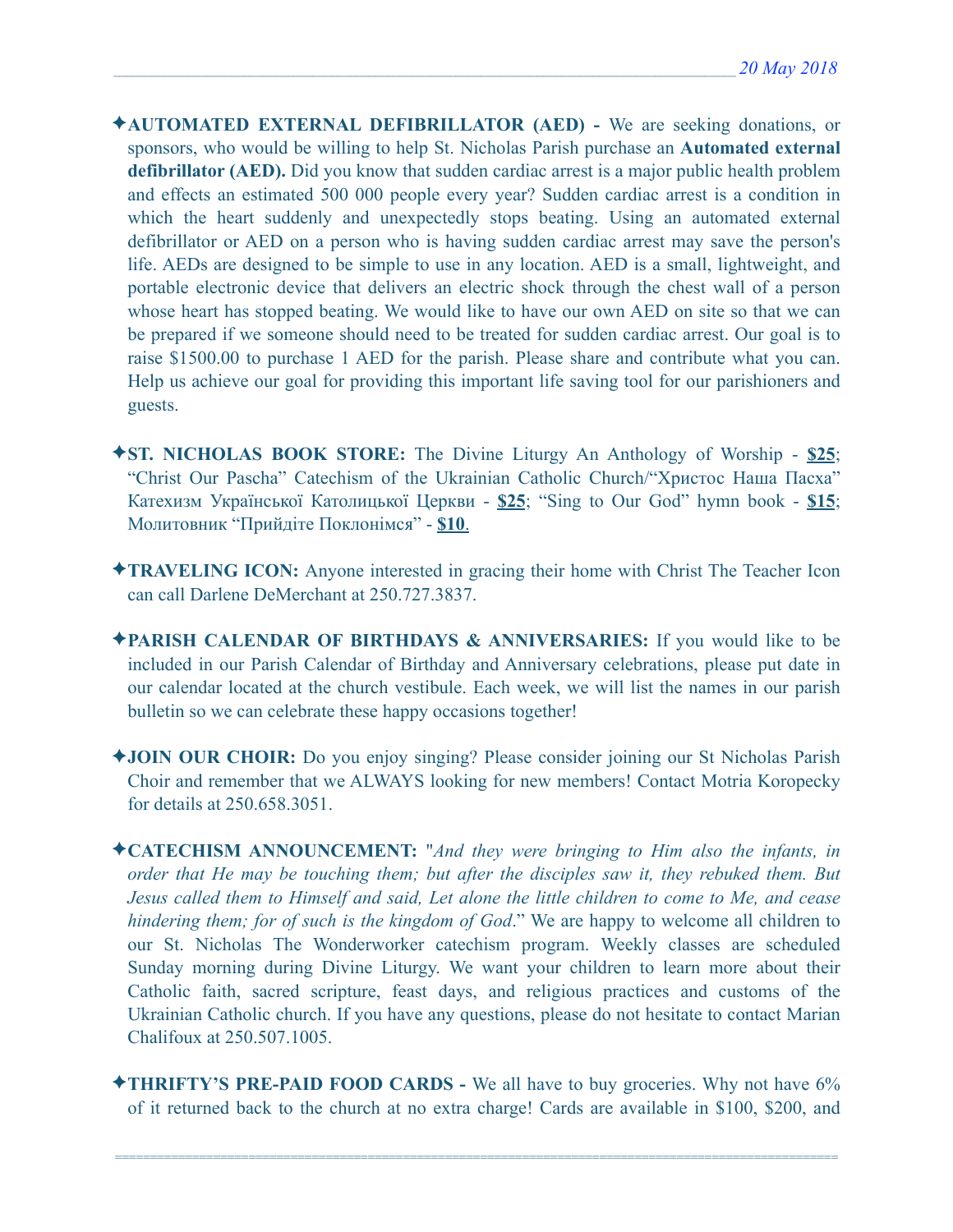\$500 denominations. Talk to Alec after today's liturgy to pre- order your cards. We need to sell A LOT of them! We encourage you to consider purchasing them for yourselves as gifts too.

- ✦**BE A STEWARD:** Have you ever wondered what more can you do to help our parish? Here are some suggestions: **Steward** of property security; **Steward** of grounds cleaning; **Steward** of cleaning church; **Steward** of church linen; **Steward** of outreach; **Steward** of caring; **Steward** of prayer; **Steward** of service. Quite often, our homebound or senior members, once active in their younger years, want to find purpose in their senior years. It's not only about doing but about "BEING" present to others. Contact Fr. Yuriy **OR** Darlene DeMerchant for more information. You will be amazed how "BEING" can make a difference.
- ✦**PARISH LIBRARY:** please visit our parish library and browse through the books on spirituality, church history, iconography, history of the Ukrainians in Canada, children's books and more… The library is located in the church vestibule. Please use a library book sign out form when borrowing a book.
- ✦**SUNDAY COFFEE VOLUNTEERS** act as hosts and serve light refreshments following the Sunday morning Divine Liturgy, providing an opportunity for the faithful to socialize with friends and visitors following their shared worship experience. We thank all of our parishioners who kind volunteer to serve refreshments. Whether you are new to the Parish, or are a longtime members, please join us for coffee.
- ✦**WE SHARE THE AIR:** Please keep it healthy and fragrant free. Someone in this area is scent-sitive. The chemicals used in scented products can make some people sick, especially those with fragrance sensitivities, asthma, allergies and other respiratory ailments. PLEASE DO NOT \*wear perfume, cologne, lotion, aftershave and other fragrances; \*USE unscented personal care products. Be Sensitive to Others. Thank you for your understanding. *St. Nicholas parish.*
- ✦**MAY 13, SUNDAY DONATIONS** Coffee: \$49.75; Vigil lights: \$29.50; Loose collection: \$95.00; Envelope collection: \$467.00; Pre-authorized donations May 7 to May 13: \$220.00; **Total: \$861.25**

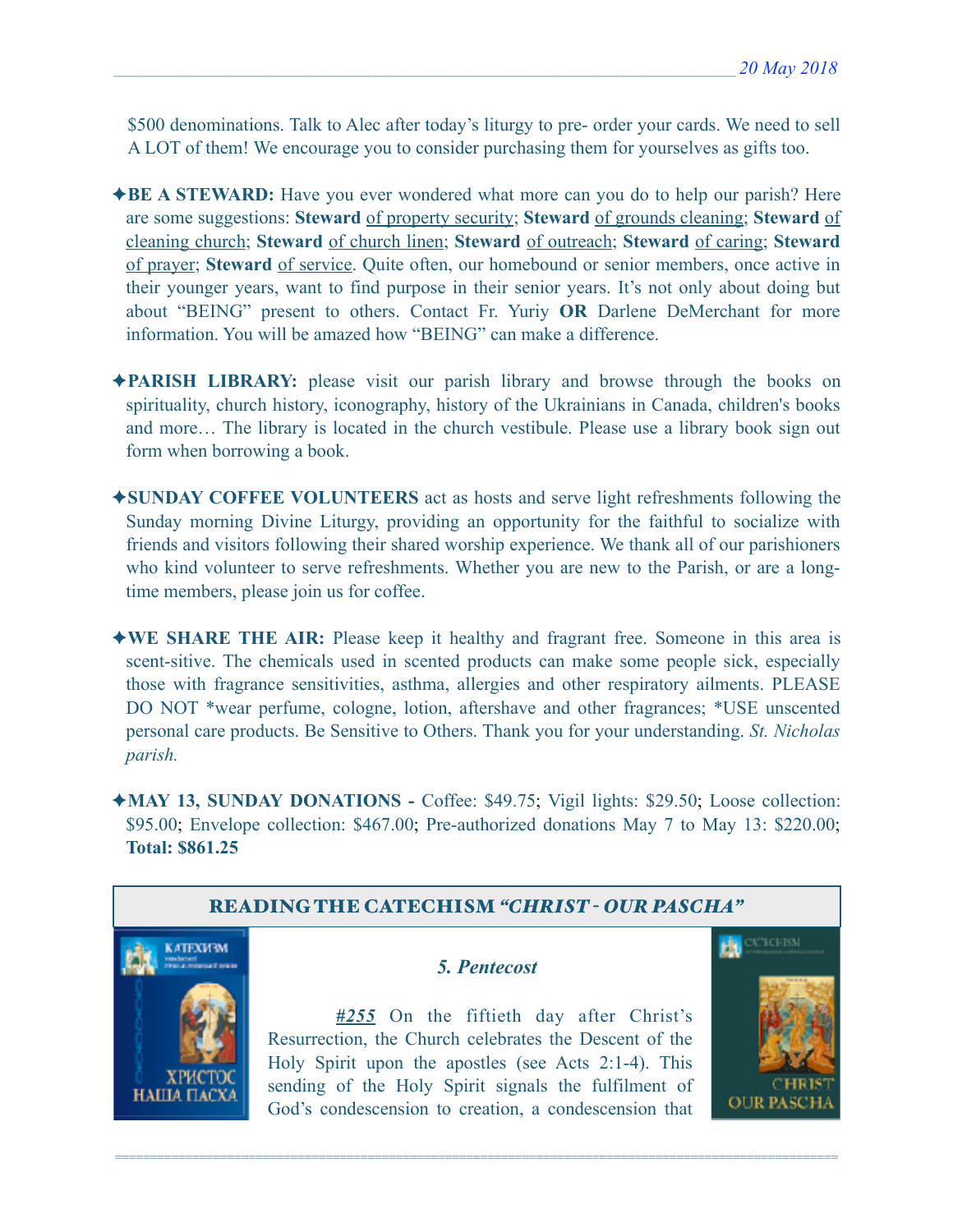began at the creation of the world. In the Holy Spirit, God offers himself to the human race. This gift of God's life is always a blessing for us, and thus we refer to it as grace. The gift of the Holy Spirit gives us the opportunity to become partakers of God's nature, to be divinized, to enter into the communion of the Persons of the Most Holy Trinity. The Holy Spirit fills creation with his grace and perfects it in accordance with God's plan: "God's Spirit was to spiritualize the darkness of matter, to illuminate it, and to draw it into the sphere of God's life."

*#256* The Holy Spirit bestows upon us a wealth of gifts. And though there is one Spirit, there are many gifts (see 1 Cor 12:4). "There is not a single gift that creation possesses that has not come from the Holy Spirit." The Holy Spirit brings meaning and purpose to the history of humankind, directing it toward Christ, the Divine Logos. The Holy Spirit is the Source and Giver of every human life. It is the Holy Spirit who creates humankind in the image of Christ, making it a living soul, his temple and the dwelling place of the Most Holy Trinity.

#### *a. The Promise to Send the Holy Spirit*

*#257* The Incarnation of the Son of God and the Descent of the Holy Spirit comprise one salvific event. In the Old Testament, the Descent of the Holy Spirit is prefigured in several ways: the cloud that covered the tabernacle (see Ex 40:34-38); the fire that came down upon the sacrifice offered by the prophet Elijah (see 1 Kgs 18:30-40); and the "moist wind" (Dn 3:50) that prefigured the "breath" of the life-giving Spirit. In the description of Pentecost in the New Testament, the signs indicating the descent of the Holy Spirit upon the apostles were "fiery tongues" and "the sound like the rush of a violent wind" (Acts 2:2).

*#258* Christ himself foretold the descent of the Holy Spirit upon the apostles: "When the Advocate comes, whom I will send to you from the Father, the Spirit of truth who comes from the Father, he will testify on my behalf " ( Jn 15:26). The Holy Spirit, who proceeds from the Father, will come at the request of the Son: "And I will ask the Father, and he will give you another Advocate, to be with you forever. This is the Spirit of truth" ( Jn 14:16-17). The Risen Christ begins this Pentecost, by granting his apostles the power to forgive sins: "Receive the Holy Spirit. If you forgive the sins of any, they are forgiven them; if you retain the sins of any, they are retained" (Jn 20:22-23).

*#259* The Holy Spirit descends in order to witness to Christ: "He will testify on my behalf " (Jn 15:26). In the words of the apostle Paul, no one can say "Jesus is Lord" except in the Holy Spirit (see 1 Cor 12:3). The Holy Spirit teaches the apostles everything that Christ had taught: "The Holy Spirit ... will teach you everything, and remind you of all that I have said to you" (Jn 14:26). "When the Spirit of truth comes, he will guide you into all the truth; for he will not speak on his own, but will speak whatever he hears, and he will declare to you the things that are to come" ( Jn 16:13). "Any truth spoken by anyone is spoken by the Holy Spirit."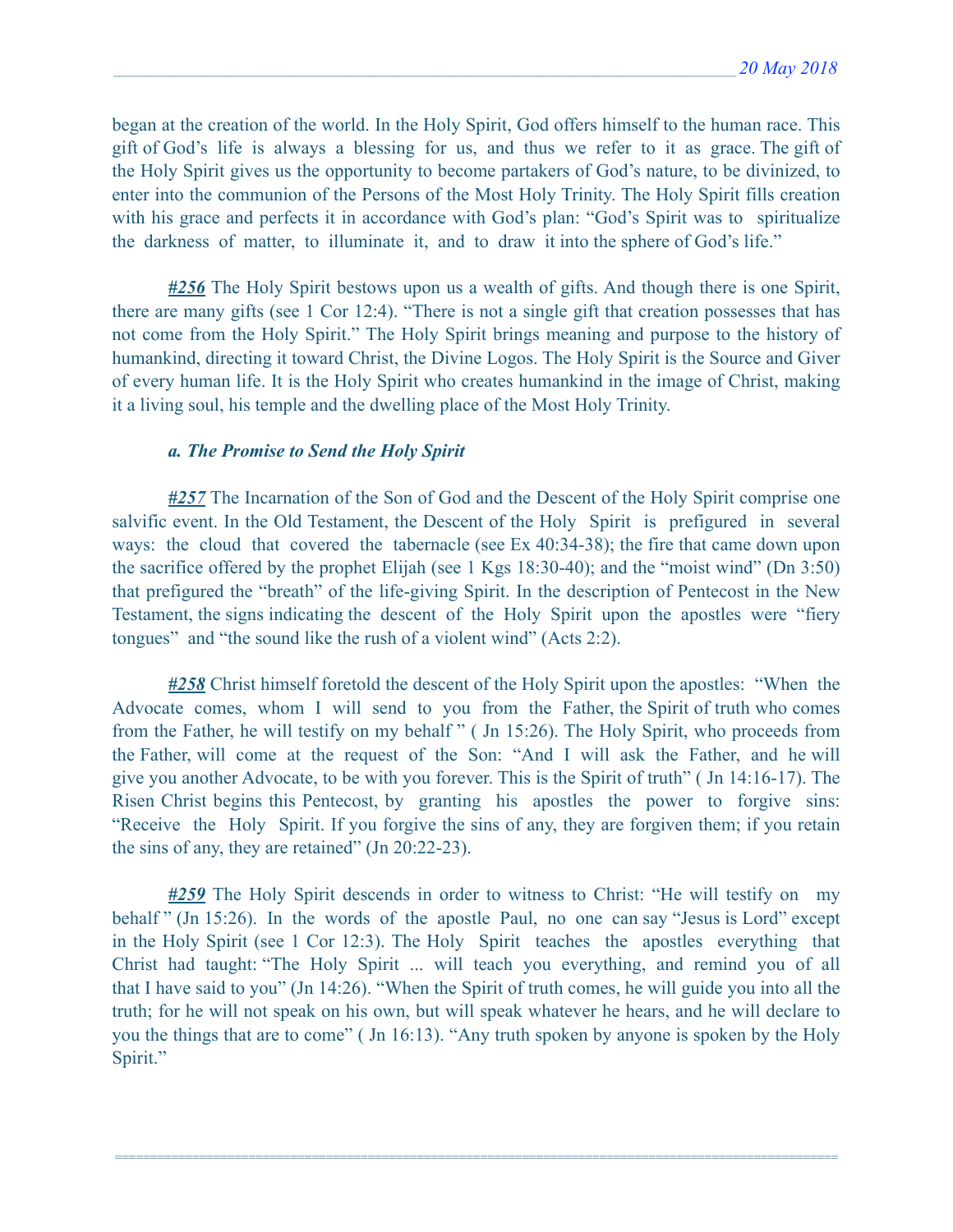*#260* The grace of the Holy Spirit is indispensable for humankind's salvation. Although gifted with an intellect and will, without grace, a human being is only a soul and body, because it does not understand the Spirit of God. Being conscious of the absolute necessity of divine grace, the Church begins every divine service with the prayer "Heavenly King" thus invoking the Holy Spirit. The liturgical invocation of the Holy Spirit (in Greek, epiklesis) "upon us and these gifts here present" completes the consecration of the Holy Gifts and our own selves.

*See, Fire and Spirit are in the womb of her who bore you; see, Fire and Spirit are in the river, in which you were baptized. Fire and Spirit are in our baptismal font; in the Bread and the Cup are Fire and Holy Spirit ... In your Bread there is hidden the Spirit, who is not consumed; in your Wine there dwells the Fire, that is not drunk; the Spirit is in your Bread, the Fire in your Wine - a manifest wonder that our lips have received.* 

#### *b. The Sending Down of the Holy Spirit*

*#261* The Holy Spirit descended upon the apostles after Christ was glorified in his Resurrection and ascended into heaven, and enthroned at the right hand of the Father. Made worthy to receive the Holy Spirit, the apostles become "new tablets of grace, truly inscribed by God, living scrolls initiated into his mysteries, holding the word of salvation written with the finger of the Father." Fulfilled are the words of John the Baptist about the expected Saviour: he will baptize "with the Holy Spirit and with fire" (Lk 3:16).

*#262* The Holy Spirit grants understanding among peoples, overcoming alienation and divisions planted by sin. These are described in the Old Testament in the image of the tower of Babylon (see Gn 11:1-9). The Spirit prepares all nations of the world to encounter Christ:

*And how is it that we hear, each of us, in our own native language? Parthians, Medes, Elamites, and residents of Mesopotamia, Judea and Cappadocia, Pontus and Asia, Phrygia and Pamphylia, Egypt and the parts of Libya belonging to Cyrene, and visitors from Rome, both Jews and proselytes, Cretans and Arabs - in our own languages we hear them speaking about God's deeds of power (Acts 2:8-11)* 

*#263* The Holy Spirit teaches the apostles what to say (see Acts 4:8-12). That same Spirit directs them to listen more to God than to people (see Acts 4:19). The apostles are inspired by the Holy Spirit to preach Christ boldly: "They were all filled with the Holy Spirit and spoke the word of God with boldness" (Acts 4:31). The Spirit leads them to preach even among the Gentiles, overcoming human reservations (see Acts 10:9-20).

*#264* The Holy Spirit, who descended upon the apostles, builds the Church of Christ: "Pour out now the power which has its origin in you, the sovereign Spirit, whom you have given to your beloved Son Christ, and that he has handed on to the apostles who built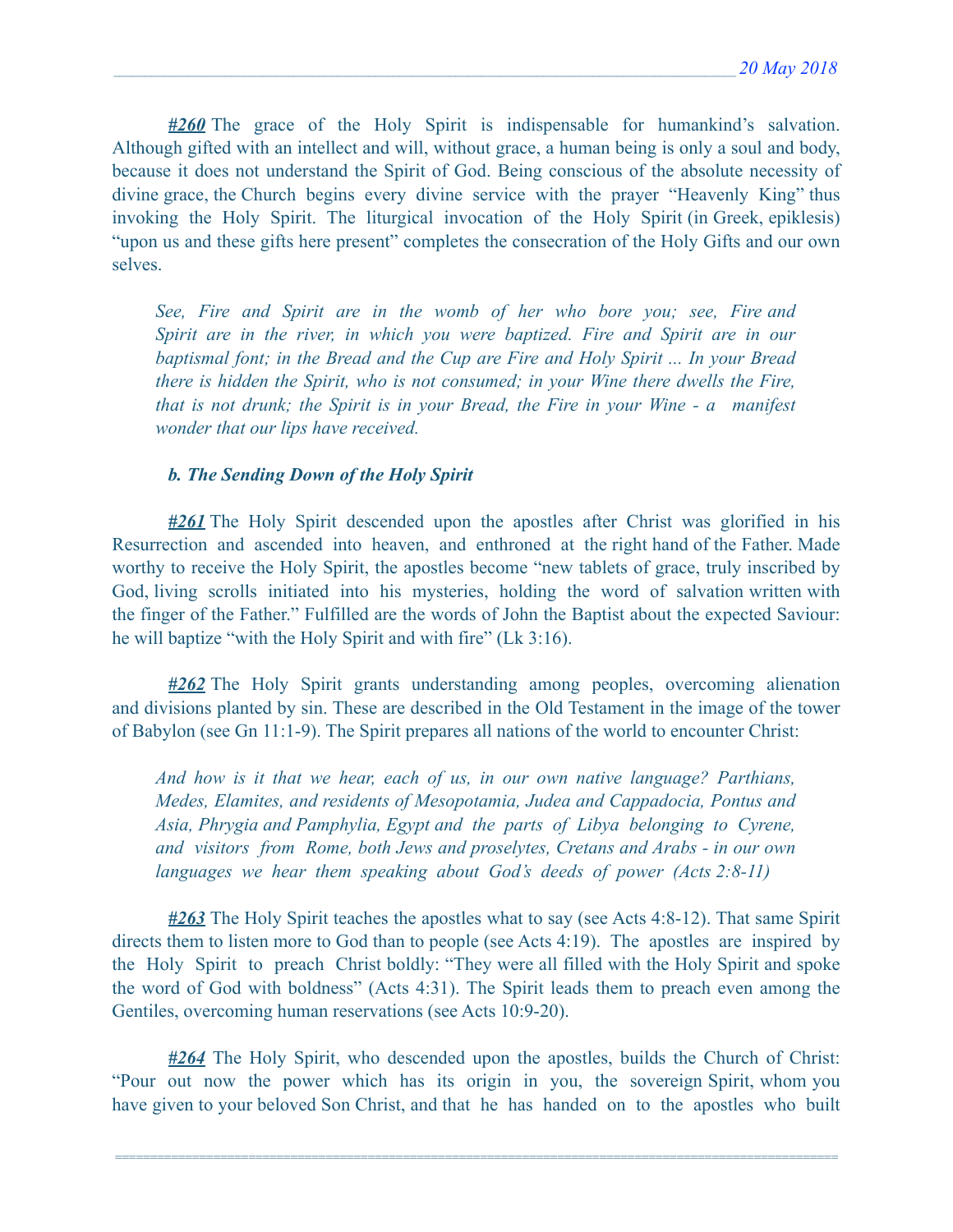the Church." The apostles profess the presence of the Holy Spirit in the Church at the Council in Jerusalem: "It has seemed good to the Holy Spirit and to us..." (Acts 15:28).

*#265* The Holy Spirit fashions the Church and gives life to her as the Body of Christ, making her the place of salvation: "For where the Church is, there is the Spirit of God; and where the Spirit of God is, there is the Church." All people are called to the Church, "from every nation, from all tribes and peoples and languages" (Rev 7:9; see Rev 14:6), regardless of culture and background. It is this same Spirit within the Church who reveals to Christians the very mystery of salvation: "For progress in the knowledge of truth we give thanks to that divine and magnificent Spirit, the Author and Leader of the Church."

#### *c. The Life-Creating Spirit is the Giver of Grace*

*#266* The Source of all grace is God the Father. From the Father, through the Son, and in the Holy Spirit, the grace of God descends upon all creation and sustains its existence. By the power of grace, being has been wisely ordered, the laws of nature have been established, and the beauty of the universe and of humankind has been designed. Of all that was created, only humankind, called to life in God, has been granted the ability to cooperate with the Holy Spirit, the Treasury of Blessings, who grants God's grace in a variety of gifts (see 1 Cor 12:4-13). In this cooperation (in Greek, synergia), the natural powers (in Greek, energiai) of humankind are united with the divine and uncreated gift of the grace of the Holy Spirit.

*#267* The bearer of God's grace in the world is Christ's Church. Through the ministrations of the Holy Mysteries, by means of sanctification and blessing, she apportions grace to those who believe in Christ. Through prayer, ascetical effort, and a life of virtue, Christians grow in the grace of the Holy Spirit to the fullness of divinization. Transfigured by grace, human nature abides in God's nature, "without division or confusion." At the same time, in humankind and through humankind, the nature of all creation is transfigured to its final consummation, as "a new heaven and a new earth" (Rev 21:1).

*#268* Through his Resurrection, Jesus Christ revealed new life, and in the Holy Spirit he grants this life to us. The Holy Spirit is "Life and Life-giver; Light and Light-giver; absolute Good and Spring of Goodness." The Christian is a kind of "master" of creation who sanctifies and transforms it because of the grace of the Holy Spirit:

*For after we have obeyed the Lord, and in his Spirit nurtured on earth the values of human dignity, fellowship, and freedom, and indeed all the good fruits of our nature and enterprise, we will find them again, but freed of stain, burnished, and transfigured.* 

*#269* In the kneeling prayers of Pentecost, the Church invokes the Holy Spirit to descend upon all creation and upon all humankind, living and deceased. In the Holy Spirit, Jesus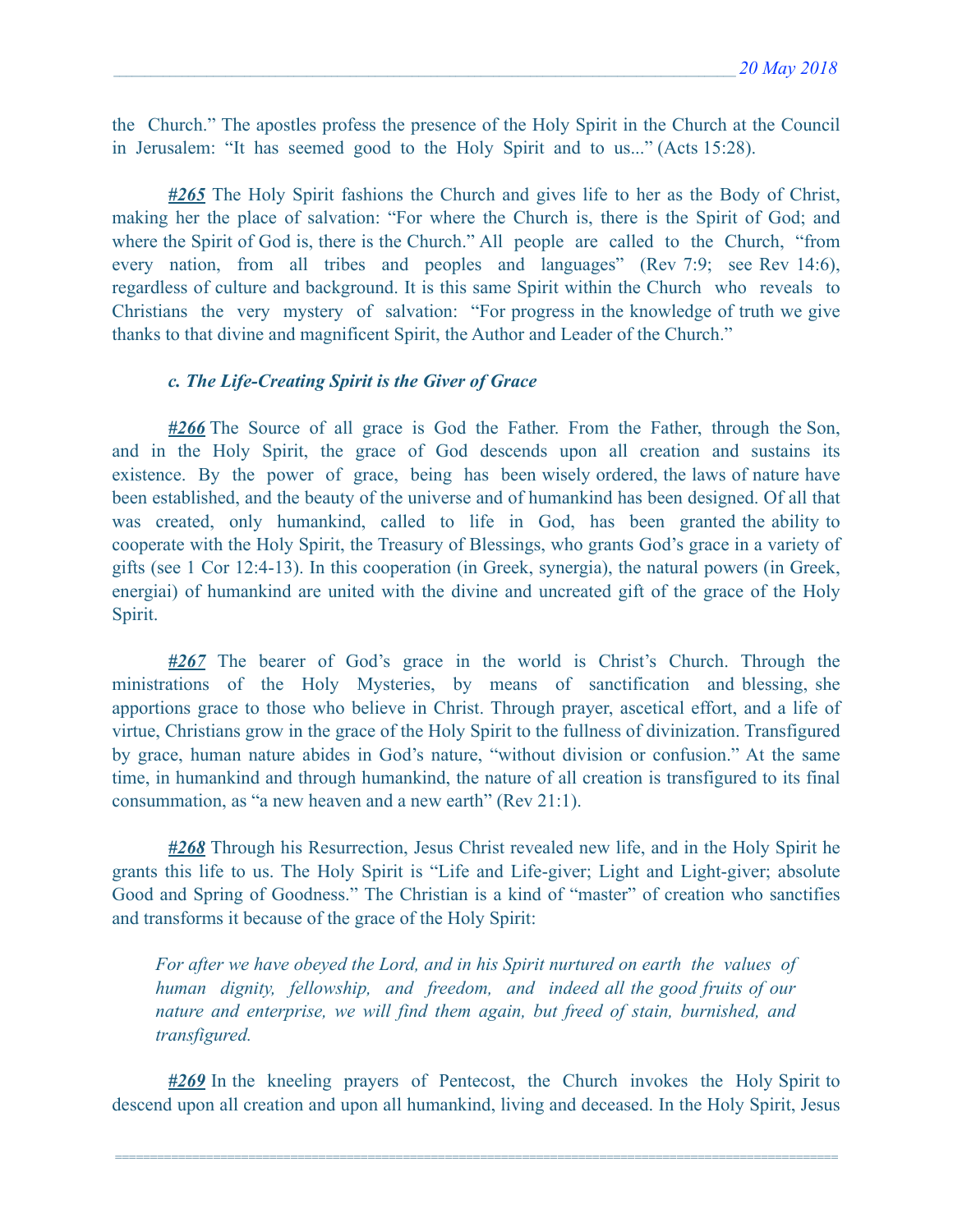Christ, who conquered death, now grants new life to all creation: "In the Holy Spirit all creation is renewed and presses forward to its original state; for he is equal in power to the Father and the Word."

*#270* Within the life-giving Spirit, there is no death or division. Therefore, at the feast of Pentecost we visit the graves of the departed and prayerfully experience our living bond with them. "On this all-perfect and saving feast you have deigned to accept the supplicatory prayers of forgiveness for those who are held in Hades; you who grant us great hope that unto the departed, held in the bondage of grief, there be sent from you rest and refreshment." On this feast, churches and homes are decorated with greenery, a sign of Life. This is truly a feast of life—the Green Feast or 'Feast of Greenery,' known in Ukrainian as Zeleni Sviata.

### CAMP ST. VOLODYMYR - August 19-26, 2018

 Start planning your summer holidays now! Come join us to celebrate our 34th year of camp for children in our Eparchy! Camp St. Volodymyr is a great place to be physically active, build self-confidence and self-esteem, develop life-long skills while reconnecting with nature and building friendships. Our camp is also a wonderful opportunity to experience God through nature and the companionship of others.

 Campers will learn about the Ukrainian language and culture along with games, hiking, sports, arts and crafts, camp fires, water activities and much more!

 If you are between the ages of 7-15 this is a summer must do! Registration is \$380. Book by July 4 to save \$50. Bus transportation is also available to and from New Westminster. Register online using Eventbrite. Search "Camp St. Volodymyr BC 2018." For more information contact Jennifer Caldwell @ 604.220.0584 or [jennsawka@hotmail.com.](mailto:jennsawka@hotmail.com)

**WAYS TO SUPPORT OUR CAMP:** Camp St. Volodymyr is a nonprofit camp, run on a volunteer basis. Please contact Jennifer if you are interested in helping.

**VOLUNTEER as a Camp Counsellor:** We are seeking between 8-10 individuals to help plan and organize our camp activities. Apply online using Eventbrite. Search "Camp St. Volodymyr BC 2018." Applications due May 15, 2018. All volunteers will be subject to a criminal record check and must sign the camp code of conduct.

**VOLUNTEER as a Camp Chef:** We are seeking between 4-6 individuals to help us each day in the kitchen. It is your opportunity to get creative and be a part of the campers top 5 things at camp; The Food!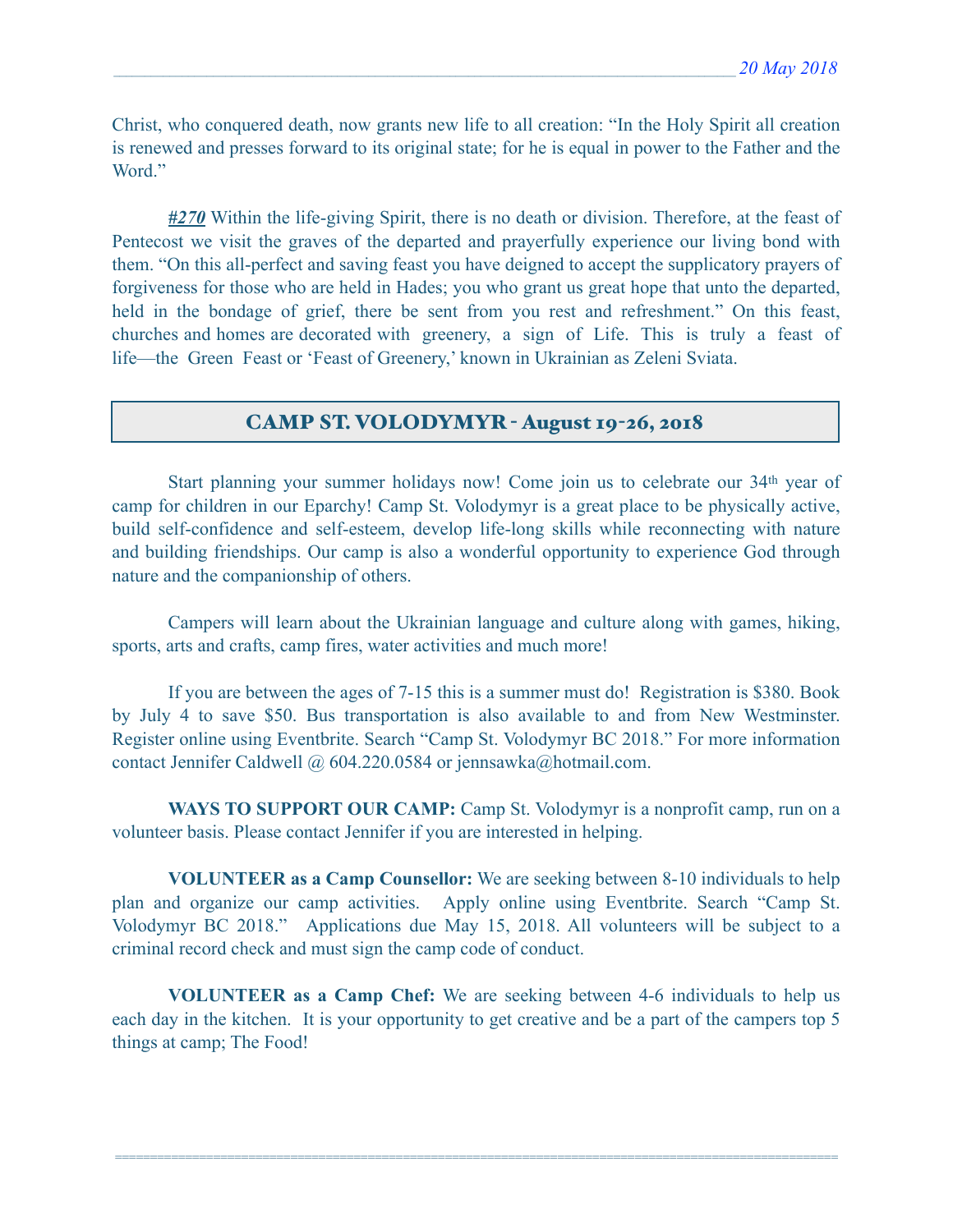**VOLUNTEER as our Camp Nurse:** We are looking for an individual to be our camp nurse. This is a wonderful opportunity to get to know the children in our Eparchy. This position would require valid first aid and nursing certification. Responsibilities would include administering medications brought by campers/staff as well as recording all incidents and treatments. Supplies and medications are provided by the camp.

**DONATE Food:** We are always happy to accept food donations of fresh fruits and vegetables, breakfast items; cereal, syrup, pancake mix, jam, Nutella, lunch items; chicken soup, Kraft dinner, cheese, drinks; juice boxes, powdered drinks, brownie/cake mixes, Jello, snack bars, cookies or treats. Gift certificates to Superstore and Costco are also welcomed.

 **DONATE Monetarily:** Each year the Eparchy sponsors several children to attend. You can help send a deserving child to camp through your donations. Donation can be made through the Eparchy or online at our Eventbrite page. Tax receipts can be issued for donations of \$25 or more.

Visit our website *[www.nweparchy.ca](http://www.nweparchy.ca)*

# 'SELFIE' CULTURE LEADS TO ALIENATION, DEPARTURE FROM REALITY, pope says

 While taking selfies can be an occasion to capture treasured memories, it can also be a sign that young men and women are deprived of meaningful human interaction with others, Pope Francis said.

 Responding to questions May 14 at a meeting with 1,700 priests and lay leaders of the Diocese of Rome gathered at the Basilica of St. John Lateran, the pope said he realized the negative social implications of technology a few days earlier when he was greeting teens participating in a program of the international network of "Scholas Occurrentes."

 "They were all there waiting for me," he said. "When I arrived, they made noise, as young people do. I went to greet them and only a few gave their hand. The majority were with their cellphones (saying), 'photo, photo, photo. Selfie!' "

 "I saw that this is their reality, that is the real world, not human contact. And this is serious. They are 'virtualized' youths," the pope said. "The world of virtual communication is a good thing, but when it becomes alienating, it makes you forget to shake hands."

 Archbishop Angelo De Donatis, vicar of the Diocese of Rome, had asked Pope Francis about his impressions of the meeting in March in preparation for the upcoming Synod of Bishops on "young people, faith and vocational discernment" and how the church should respond to the needs of young men and women.